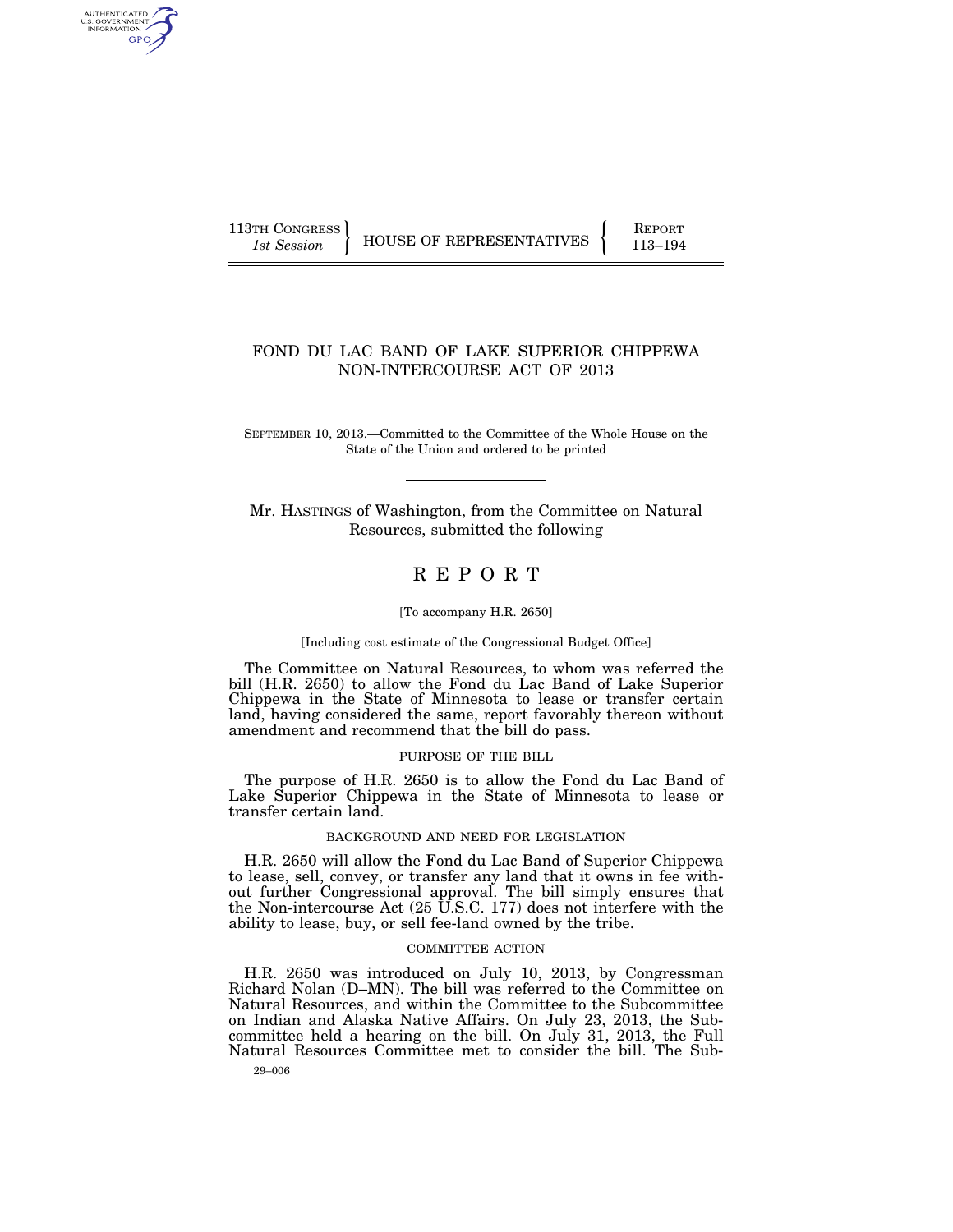committee on Indian and Alaska Native Affairs was discharged by unanimous consent. No amendments were offered, and the bill was adopted and ordered favorably reported to the House of Representatives by unanimous consent.

#### COMMITTEE OVERSIGHT FINDINGS AND RECOMMENDATIONS

Regarding clause  $2(b)(1)$  of rule X and clause  $3(c)(1)$  of rule XIII of the Rules of the House of Representatives, the Committee on Natural Resources' oversight findings and recommendations are reflected in the body of this report.

#### COMPLIANCE WITH HOUSE RULE XIII

1. Cost of Legislation. Clause 3(d)(1) of rule XIII of the Rules of the House of Representatives requires an estimate and a comparison by the Committee of the costs which would be incurred in carrying out this bill. However, clause  $3(d)(2)(B)$  of that rule provides that this requirement does not apply when the Committee has included in its report a timely submitted cost estimate of the bill prepared by the Director of the Congressional Budget Office under section 402 of the Congressional Budget Act of 1974. Under clause 3(c)(3) of rule XIII of the Rules of the House of Representatives and section 403 of the Congressional Budget Act of 1974, the Committee has received the following cost estimate for this bill from the Director of the Congressional Budget Office:

## *H.R. 2650—Fond du Lac Band of Lake Superior Chippewa Nonintercourse Act of 2013*

H.R. 2650 would authorize the Fond du Lac Band of Lake Superior Chippewa in the state of Minnesota to lease, sell, or transfer any property that is owned by the tribe but not held in trust by the federal government for the tribe's benefit. Based on information provided by the Department of the Interior, CBO estimates that implementing the legislation would have no impact on the federal budget because the legislation would not affect tribal trust lands. Enacting H.R. 2650 would not affect direct spending or revenues; therefore, pay-as-you-go procedures do not apply.

H.R. 2650 contains no intergovernmental or private-sector mandates as defined in the Unfunded Mandates Reform Act.

The CBO staff contact for this estimate is Martin von Gnechten. The estimate was approved by Theresa Gullo, Deputy Assistant Director for Budget Analysis.

2. Section 308(a) of Congressional Budget Act. As required by clause 3(c)(2) of rule XIII of the Rules of the House of Representatives and section 308(a) of the Congressional Budget Act of 1974, this bill does not contain any new budget authority, spending authority, credit authority, or an increase or decrease in revenues or tax expenditures. Based on information provided by the Department of the Interior, CBO estimates that implementing the legislation would have no impact on the federal budget because the legislation would not affect tribal trust lands.

3. General Performance Goals and Objectives. As required by clause  $3(c)(4)$  of rule XIII, the general performance goal or objective of this bill is to allow the Fond du Lac Band of Lake Superior Chippewa in the State of Minnesota to lease or transfer certain land.